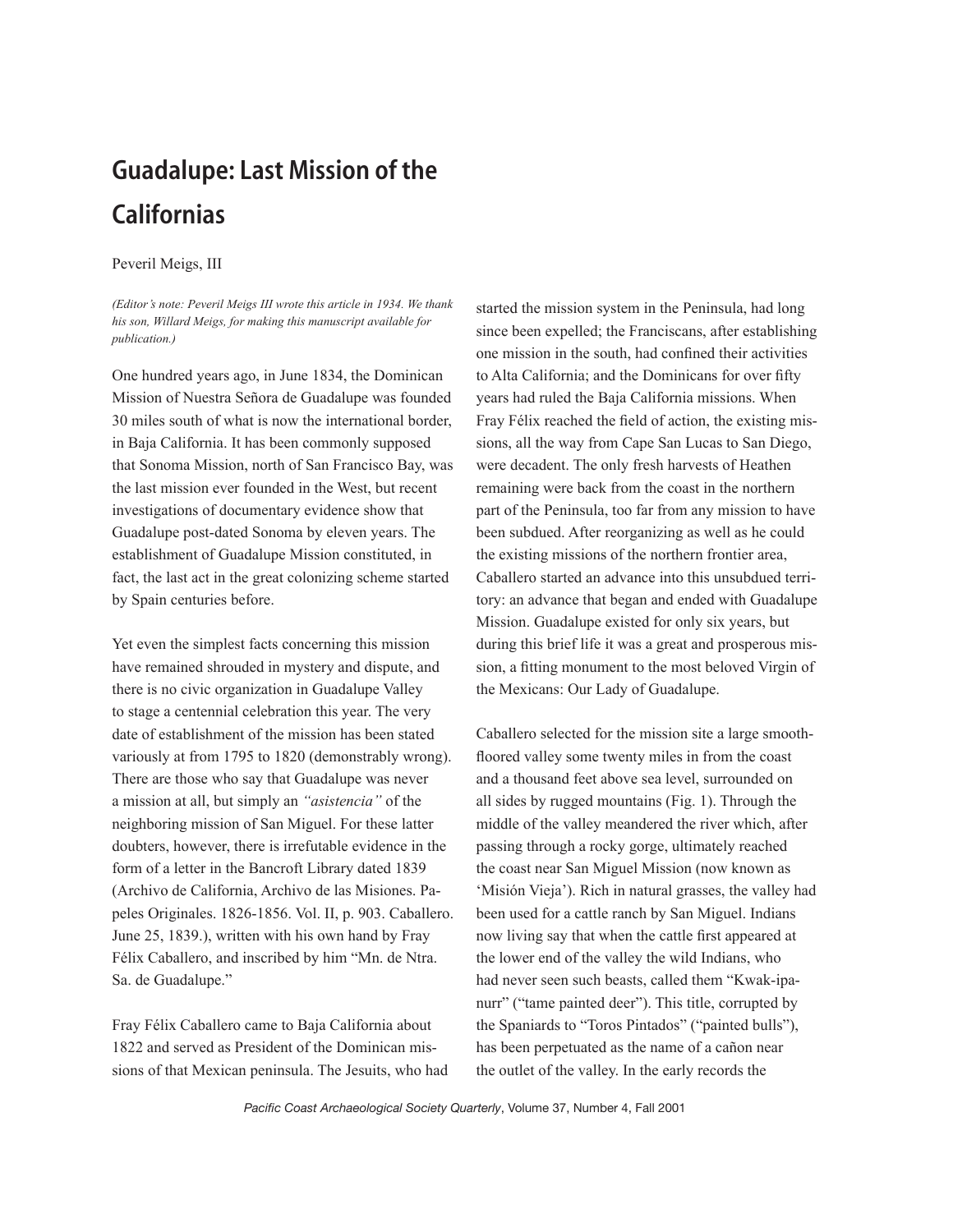

Fig. 1. Sketch map for orientation of Guadalupe (Peveril Meigs, 1934).

valley had been known as San Marcos, but since the establishment of the mission it has been known as Guadalupe Valley, though the lower end is still called San Marcos.

In the midst of this fertile valley a natural platform covering half a dozen acres rises abruptly twenty feet above the general level of the valley floors as though intended as the pediment for some architectural display (Fig. 2). Upon this platform, out of reach of the winter floods of Guadalupe River, Fray Félix constructed the mission buildings. Concerning the appearance of the buildings we can only guess. No picture, no plan of the mission is known to exist. The adobe walls have been utterly destroyed by treasure seekers and cultivators. Of the stone foundations, however, one angle is still pointed out by old timers and shows by its location that the mission must have been built at the very edge of the natural platform, overlooking the valley. A dense cactus hedge along the embankment outside of what had been the walls, and scattered pieces of red floor tiles on the ground within the angle, are the only other remaining clues as to the character of the buildings. It is said that a broad flight of steps led down from the mission to the plain below, flanked at the base by two large cement *tinajas* into which water from a little spring flowed for domestic use. The spring still flows at the present day.

Water for irrigating the mission fields was obtained from the river (Fig. 3). Fragments of the old irrigation canals can still be detected on both sides of the valley. By mapping the location of the canals it can be estimated that between 400 and 500 acres of land were under irrigation in mission days: more than at most of the Dominican missions. According to Juan Silva, an old inhabitant of the valley, all the crops were raised by means of irrigation. If so, this must have been due mostly to custom inherited from the desert south. Guadalupe is far enough north to get adequate winter rains, and a Russian colony that now occupies the valley produces in normal years 125,000 bushels of wheat without a drop of irrigation. Figures for crops of mission days are totally lacking. If Caballero ever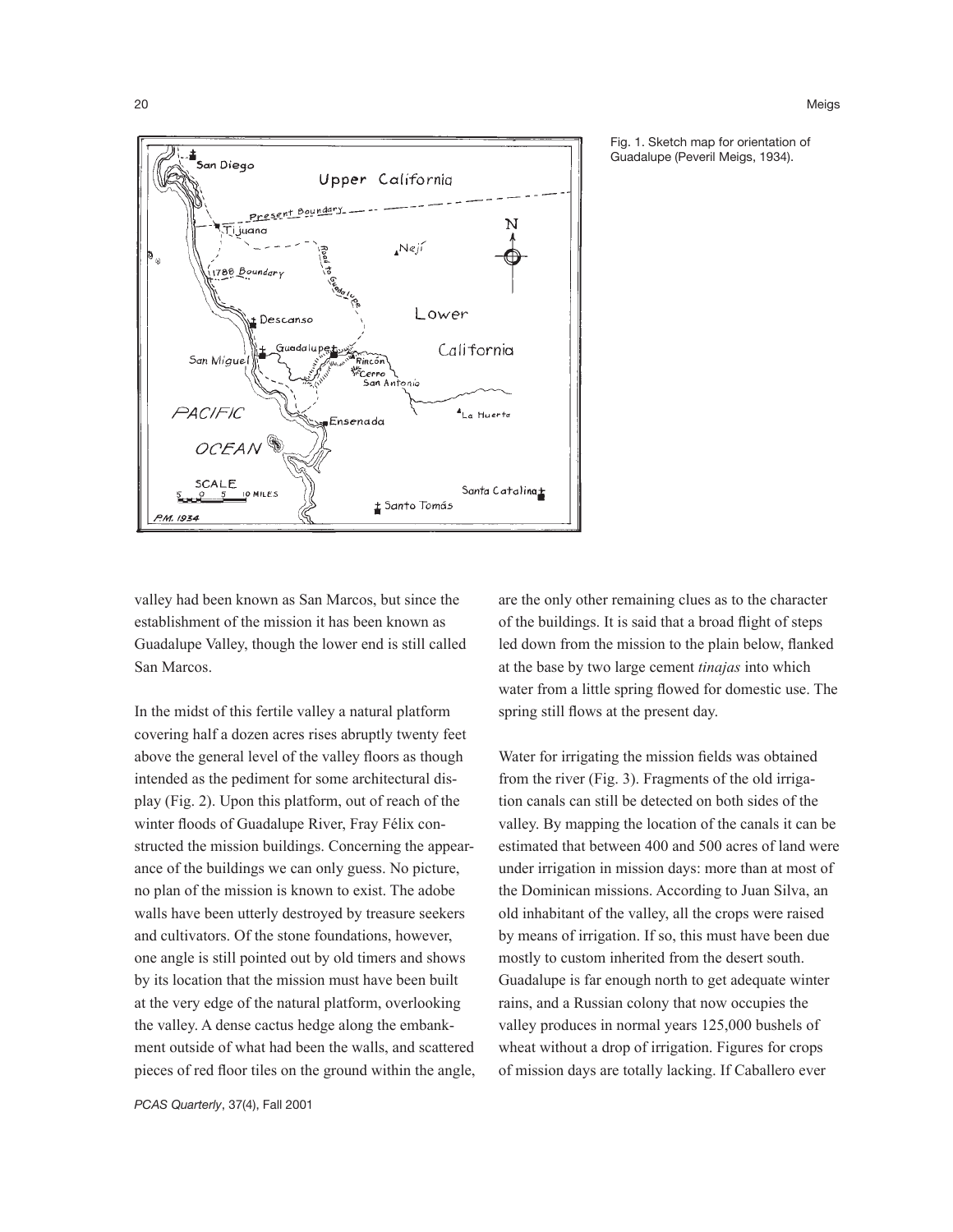made annual reports, we have no record of them. We do know, however, that there was a *huerta* with at least grapes, pears, and apricots, and that the traditional staples of corn, wheat, and barley were raised. The chief product of the valley under the mission probably continued to be cattle, as in the pre-mission days. In 1840 a count of Caballero's cattle showed 4,915 head, not counting horses and *ganado menor*. The ruins of the old ranch-house, two and a half miles west of the mission, can be seen yet.

Even more important for a mission than its food production was its crop of Indians. Guadalupe was wellsupplied. Nooks and corners of the valley margins, filled with shady groves of liveoaks, swarmed with Indian *rancherías* (Fig. 4). The largest *ranchería*, at Rincón de los Encinos near the east end of the valley, is credibly reported to have had 150 huts (Fig. 5). A conservative estimate places the total original number of Indians in and around the margins of the valley at about 400. Most of these probably joined the mission, but beyond the vicinity of the valley conversion does not seem to have been very successful. The northeastern Indians farther inland apparently were similar in spirit to the notoriously recalcitrant and independent Diegueños who once slew the missionary at San Diego.

In the first few years of their relations with Guadalupe Mission the interior Indians cooperated heartily. The Indians of Nejí, thirty miles northeast of Guadalupe, led by their powerful captain Jatñil, aided in building the mission and harvesting the crops. It is related that Jatñil helped the *escolta* (mission troop of 25 men, kept at Guadalupe as protection from the exposed frontier) more than once against unfriendly Indians. Once he joined the *escolta* in subduing the rebellious Indians of San Diego Mission. Again, he led a campaign against an uprising of the Indians of the Sierra Mission of Santa Catalina. Hardly a year passed without a new Indian war against one of the northern

missions. Guadalupe Mission itself was attacked at least twice.

The Yuma Indians from the Colorado River lowlands were especially dreaded at the frontier missions. In 1837, according to one account, two captive Colorado Indians at San Miguel Mission killed their guard and escaped. Later the same year they raised an army of 400 Yumas and attacked Guadalupe. At the time of the attack all but five members of the *escolta* were away, but these five were prepared, having overheard the plan of attack. At dawn the Indians attacked, yelling and springing about. The soldiers behind the mission walls waited until the Indians had gotten up onto the mission platform, then fired an unexpected volley at close range. Taking advantage of the resulting confusion, the troops galloped out and drove the enemy away with great slaughter by swords. Two years of peace ensued.

According to statements of soldiers and Indians, the Indian animosity was the result of harsh treatment at the missions. A picture (let us hope exceptional) of the process of Christianization from the viewpoint of an Indian is given in the following statement by Janatín, a Nejí Indian, as recorded by Manuel Rojo.

I was gathering clams at the beach at Rosarito when the horsemen galloped up and lassoed me, then tied me and made me run ahead of them to the Mission of San Miguel, beating me now and then. There they shut me up for a week and the padre, through an interpreter, talked to me about things I did not understand. The interpreter advised me to do as I was told. They fed me *atole* of maize, which I did not like but ate because there was nothing else. One day they threw water on my head, gave me salt to eat, and told me my name was 'Jesus' and I was a Christian. Then they made me work in a field and punished me for not doing what I did not know how to do. When I tried to flee they caught me and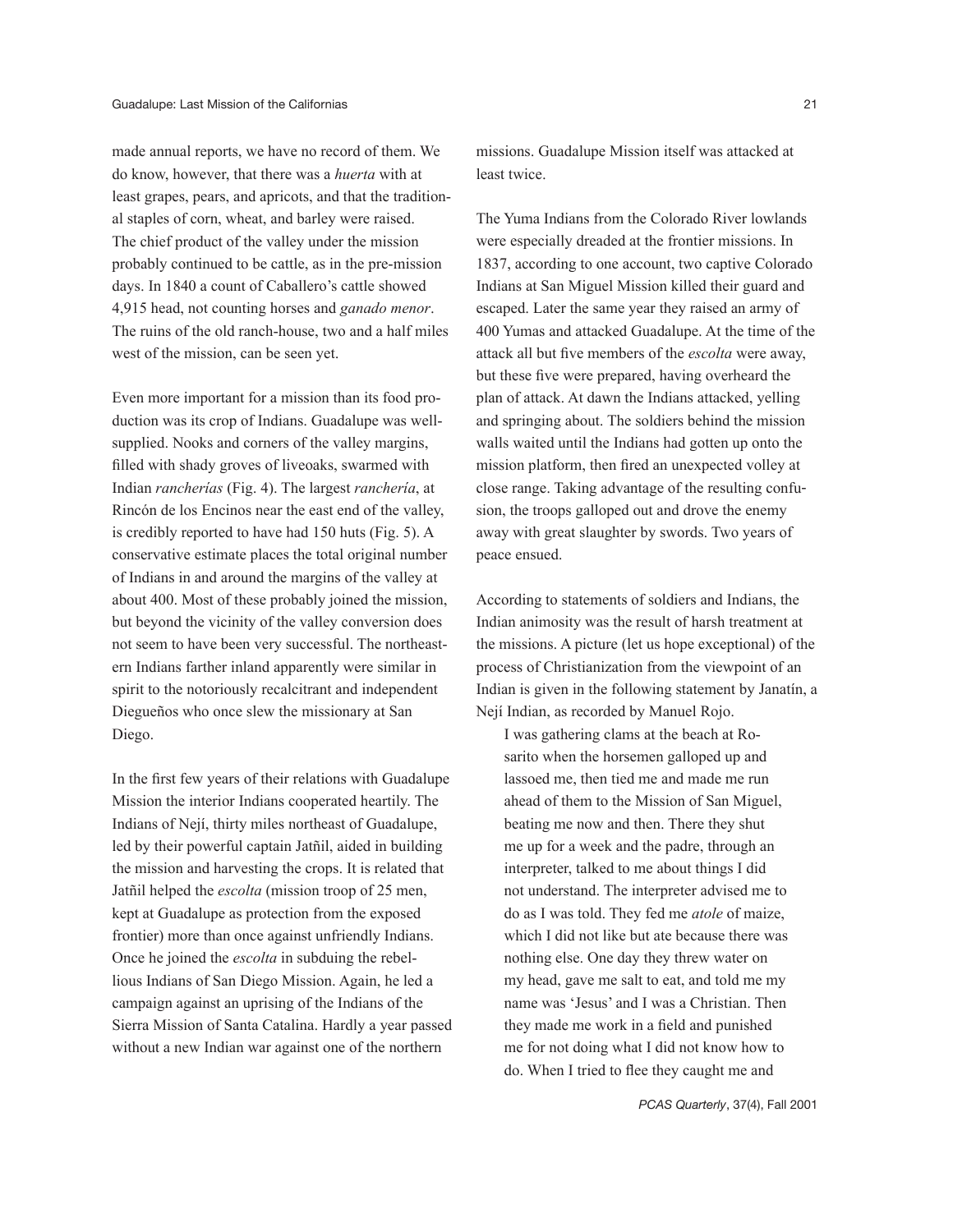beat me so hard with the *picota* that I could not rise from the ground for several days. I still have the scars. I finally succeeded in escaping to the Sierras, and did not return to the coast until the missions had ended.

Apparently the gentle methods of persuasion that were effective in the early days when Indians were numerous no longer sufficed in the time of Caballero. To his sorrow, the *Fray Presidente* was to learn that conversion by force is not true conversion. Eventually even Jatñil, "friend of the white man," became enraged at the forced baptism and "enslavement" of his tribesmen and turned against his former allies. Jatñil has become an almost legendary figure of evil to descendants of mission Indians. They say he was surpassingly ugly and ferocious-looking. His early alliance with the whites, they think, was due mostly to his enmity with the Yuma Indians. In any event, it was Jatñil who struck the blow that brought Guadalupe Mission to an end.

According to eyewitnesses, the revenge of Jatñil came in February 1840. With a group of armed Indians, Jatñil one day came to the valley. On his way to the mission he greeted the unsuspecting lieutenant who was drilling the *escolta* on a little field half a league from the church. Upon reaching the mission courtyard, the Nejí Indians without warning killed the corporal and two "tame" Indians, and called for Fray Félix to appear and be killed also. Realizing his danger, Caballero fled to the church and, with María, a loyal and corpulent squaw, climbed to the choir loft where he might escape the notice of anyone entering the building. Jatñil entered the church and approached the stairs leading to the choir. Caballero hid behind the ample skirts of María. As she stood there, transfixed with terror, Jatñil climbed the steps, glanced about, and said: "How are you, woman? Whom I am looking for is the Padre, because he is baptizing the people of my tribe by force, to enslave them in the mission, like you, without enjoying your liberty and living like

*PCAS Quarterly*, 37(4), Fall 2001

horses." The feelings of the Padre, cowering a few feet away, and his relief as he heard the footsteps of Jatñil descending the stairs, can well be imagined.

Though Jatñil gave up his search and left the mission, Caballero never quite recovered from the fright of his narrow escape. Fearing another attempt upon his life, and finding many of his friends cold towards him for having antagonized Jatñil, the President of the Domincan Missions hastily withdrew to the southern part of the Peninsula without even waiting to collect his cattle. Later the same year (July 11) he died at San Ignacio: of poison, according to some rumors.

The inglorious termination of his career should not blind us to the zealous labors of this last active frontier missionary of the Californias. Though not a builder of a new system, Fray Félix did bring about a brief brilliant revival of the dying mission system. His reputation as one of the most active missionaries ever known in Baja California is amply borne out by a review of his deeds. In addition to performing the work of President for the whole Peninsula, he founded two missions (Descanso and Guadalupe), and simultaneously served as the minister of the mountain mission of Santa Catalina, the intermediate mission of Guadalupe, and the coastal missions of San Miguel and Descanso. He made frequent visits to all of these missions and, occasionally, even to San Diego, though after 1834 he was kept pretty closely tied down to the newly-developing frontier at Guadalupe. Besides his other activities, he maintained a fleet of boats under the command of Don José Luciano Espinosa of Santo Domingo for the catching of sea- otters. In the midst of his work, it is said he found time to write describing his labors and trips. Unfortunately, these writings are believed to have been burned.

Perhaps some day a lucky investigator will find some of these papers still in existence. Further light upon the career of this remarkable man and upon the missions that he founded would be welcome.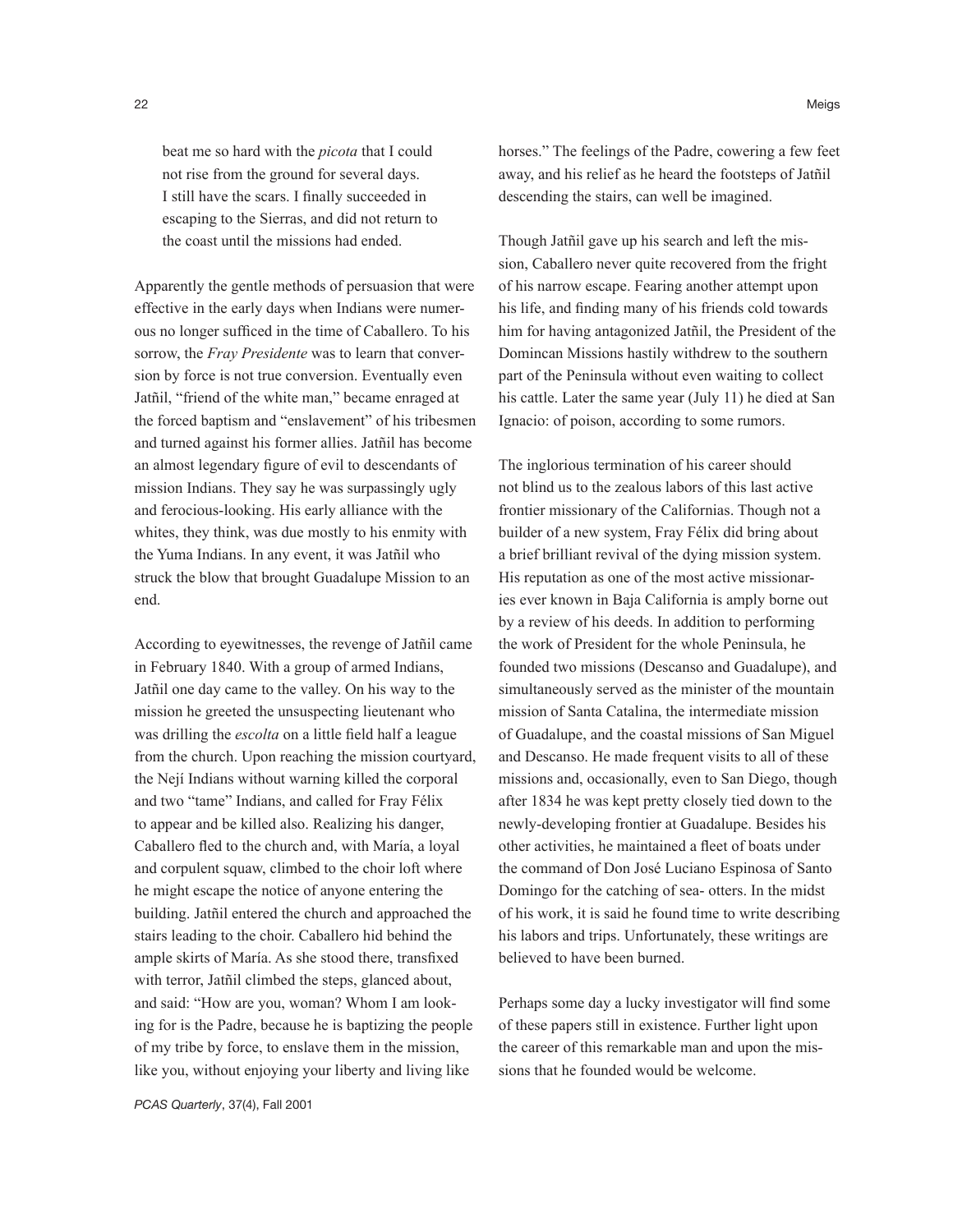

Fig. 2. The site of Guadalupe Mission. The mission walls were just back of the prickly pear hedge at the top of the embankment. Water from the mission spring can be seen flowing along the foot of the embankment. (Peveril Meigs, 1934)



Fig. 3. Permanent lagoon in old channel of Guadalupe River. The main irrigation canal of the mission took out at this point. Today one of the main roads of the valley runs through the pool. (Peveril Meigs, 1934)



Fig. 4. Primitive huts near Guadalupe still occupied by Indians, some of whom are descendants of Jatñil. Stewart Meigs (brother) is standing at left. (Peveril Meigs, 1934)

*PCAS Quarterly*, 37(4), Fall 2001